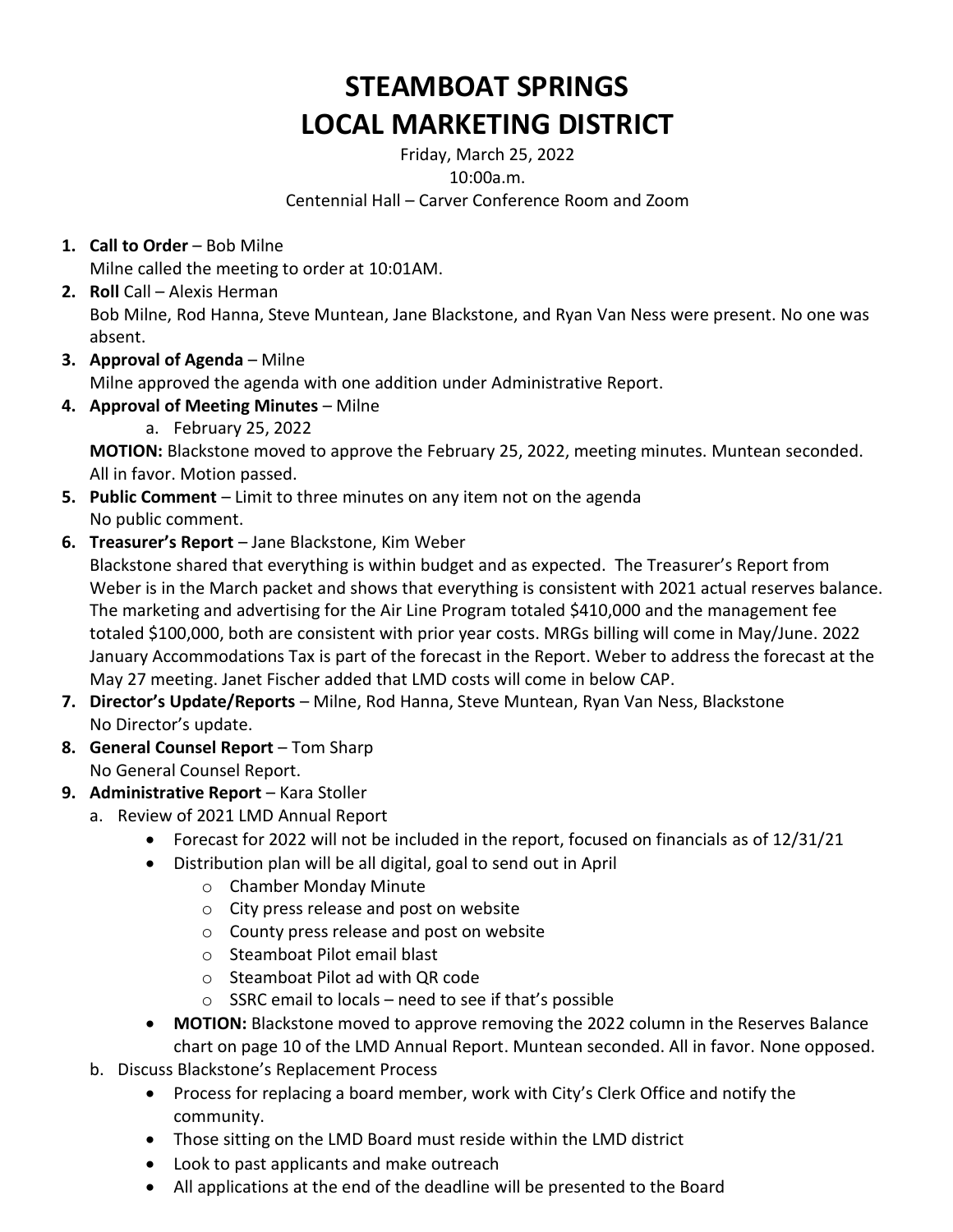- Board will decide who they want to interview
- Board would take a recommendation to City Council for approval.
- Post notice for 6 weeks. Should live in the consent agenda.
- Distribute applicants prior to the May 27 meeting to review at the meeting
- Steamboat Springs Local Marketing District [Map](file://///DC01/BoatDrinks/Community%20Development/LMD/Misc.Docs/LMD%20map_2018.pdf)
- Alexis Herman to generate an attendance report for Friday, May 27

## **10. General Business**

**a. Air Service Updates** – Janet Fischer

Winter 2021/22:

- Numbers will change weekly
	- $\circ$  200,176 available arriving seats, 24% increase YoY, 85% increase over two years
		- Passengers estimated for just Winter 143,000, ~66% increase YoY, 81% over two years (prior highest was 111,000 in 2007/08)
- New bookings arriving Monday-Sunday continues to be stronger than the past five years
	- o CAP is \$3.6M and it has been 10 years since the CAP was below \$4M
	- o Estimating to come in slightly below CAP
- 72% load factor
- Forecasting MRG payment to come in at double digits under CAP

Spring/Summer/Fall 2022

- United expanded to three flights per day for entirety of the year
- Southwest has Denver to Hayden loaded:
	- $\circ$  Daily flights running from April 12 June 4
	- $\circ$  Two flights per day June 5 Sept. 5; improving connectivity to certain markets in both directions
	- o Fall is not yet loaded into the system
- Potential to attract other airlines

Winter 2022/23

- Alaska Airlines Seattle and San Diego pre-loaded for December
- American Airlines Dallas and Chicago pre-loaded for December
- United Airlines three flights/day from Denver pre-loaded for December
- Delta, JetBlue, Southwest, and six other United hubs do not have any flights pre-loaded
- Looking at planning for next winter and looking at a lower CAP
- Expecting MRG costs to go up, mainly due to fuel costs
	- **i. Airport Research**
		- Percent using the airport very similar to five-six years ago: 89% visitors, 6% fulltime residents, and 5% - part-time residents or second homeowners
		- Full-time residents/locals usage: 4,900 in 2015/16, now it is 8,600
		- Do not have survey research set up for the summer Fisher to look into setting up (~\$20,000 to do in summer)
		- Transportation concerns through research shows it is impacting the NPS score
- **b. YVRA Update** Kevin Booth
	- Rental cars cannot source enough to meet the demand
	- Last flight with American is April 4, first project to begin on April 4
	- Ground transportation issue
		- o Booth sent a letter to PUC saying there was an emergency
		- o Shuttle bus companies (2) unable to keep up with demand GO Alpine and Storm Mountain
		- o Ski Town Transportation new company begins service on 3/25/22